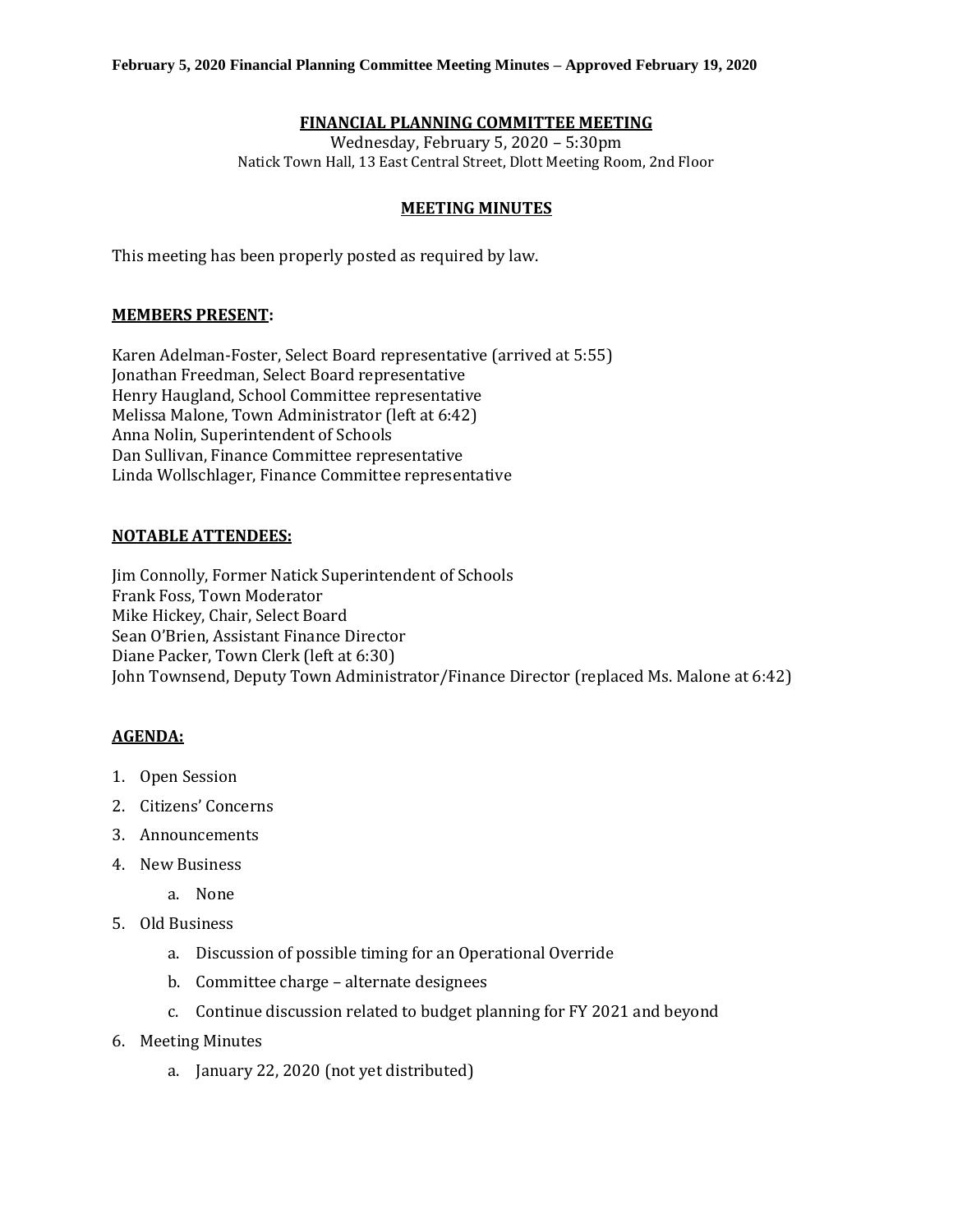**February 5, 2020 Financial Planning Committee Meeting Minutes – Approved February 19, 2020**

## **OPEN SESSION**

Meeting was called to order at 5:37 p.m. by Jonathan Freedman

#### **CITIZENS' CONCERNS**

None

#### **ANNOUNCEMENTS**

None

#### **NEW BUSINESS**

None

# **OLD BUSINESS**

Ms. Freedman stated that he would like to continue the conversation regarding the FPC's recommendation to the Select Board on the timing of a March vs. November election for an operational override. A key factor would be the amount of participation in each election vs. the amount of available information.

Ms. Packer indicated that there is no limit on the number of local ballot questions allowed on a state ballot but the elections office has never seen more than three. A Department of Revenue (DOR) official cautioned to be careful if using pyramid questions as they are significantly more complicated and have only been seen once or so.

Ms. Malone stated that more time to prepare the override numbers would be helpful but she is concerned about the possibility of an economic downturn if the election is farther out. She said that the greater the override amount, the more participation would be desirable.

A November election would mean that Spring Town Meeting would need to conclude its business early. One way would be to have the non-financial articles on a Special Town Meeting warrant. Ms. Packer stated that a citizen petition requires 10 signatures for an annual town meeting but 100 for a special town meeting. A citizen petition cannot be required to be placed on a special town meeting warrant. One option would be for the Select Board to sponsor identical articles to the citizen petitions in order to consider them under the Special Town Meeting.

Mr. Haugland indicated that he wants people to be informed and feels that there have been issues with knowledge and awareness of ballot questions during previous presidential elections. He stated that the failed first Wilson override was a major lesson and the second override involved much more in-depth, effective and widespread communication.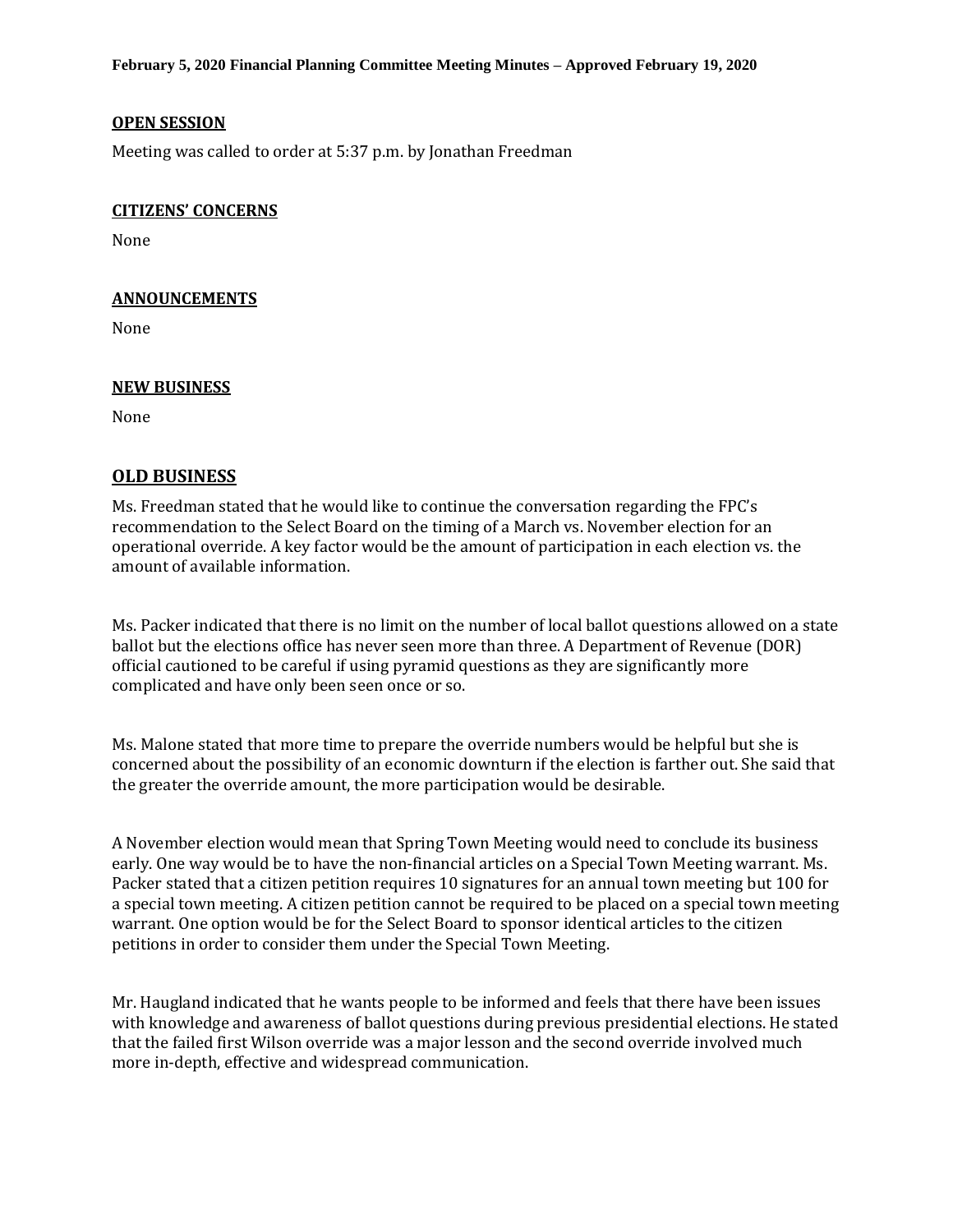Ms. Nolin said that other superintendents, without exception, said not to use the presidential election because you can't target the voters with enough information effectively.

Mr. Connelly stated that a debt exclusion override is fine for a November election, but an operational override would be preferable in the Spring when all the pieces such as free cash and state aid are known. Voters need to know exactly what impact will be if the override fails and it's important to actually do these things to maintain credibility for future overrides.

Mr. Foss pointed out that if the override fails in November, there is also the potential fallback of having it come back in the spring. He stated that early and effective communication would be key for a March-only election. The sentiment of the committee was that a second override would not be acceptable to the voters.

Ms. Wollschlager expressed concern that a November vote would not allow enough time to provide a framework of options for the public to consider.

Mr. Townsend stated that the August 5 ballot deadline would mean that two budgets (with and without an override) would need to be developed in a few months, even before FY20 books are closed. Without solid numbers, it will be difficult to answer detailed questions from the public. In spring, we will be following our regular budget process and will have a better handle on revenues and expenses to inform the public. Ms. Malone stated that budgeting is an art not a science, however, previous forecasts for budgets have been spot on.

Ms. Nolin said that budget impacts due to changes in the Student Opportunity Act and potential changes to Title 1 funding are unknown at this point and could impact budgeting and messaging.

Ms. Packer reiterated that for a Spring election, the ballot questions would have to be to the clerk at a minimum of 35 days in advance. In November, August 5 is the last day to provide a question to the SOC (Secretary of the Commonwealth). Her opinion is that voters do not pay as much attention to ballot questions in a presidential election due to being overloaded by Federal information. Mr. Sullivan countered that there would still be more total informed voters in November vs. March.

Ms. Malone mentioned the concept of how much of a tax increase can be withstood by taxpayers. Mr. Friedman pointed out that there are many different cohorts who would each have different thresholds. Ms. Adelman-Foster suggested there may be ways to narrow down the amount given enough time.

Mr. Sullivan noted that in looking at over 10 years of data, an operational override has an 85% chance of passing. Two things lead to a higher propensity for a failed override: having too many in a period of time (override fatigue) or giving a menu of choices (pyramid questions).